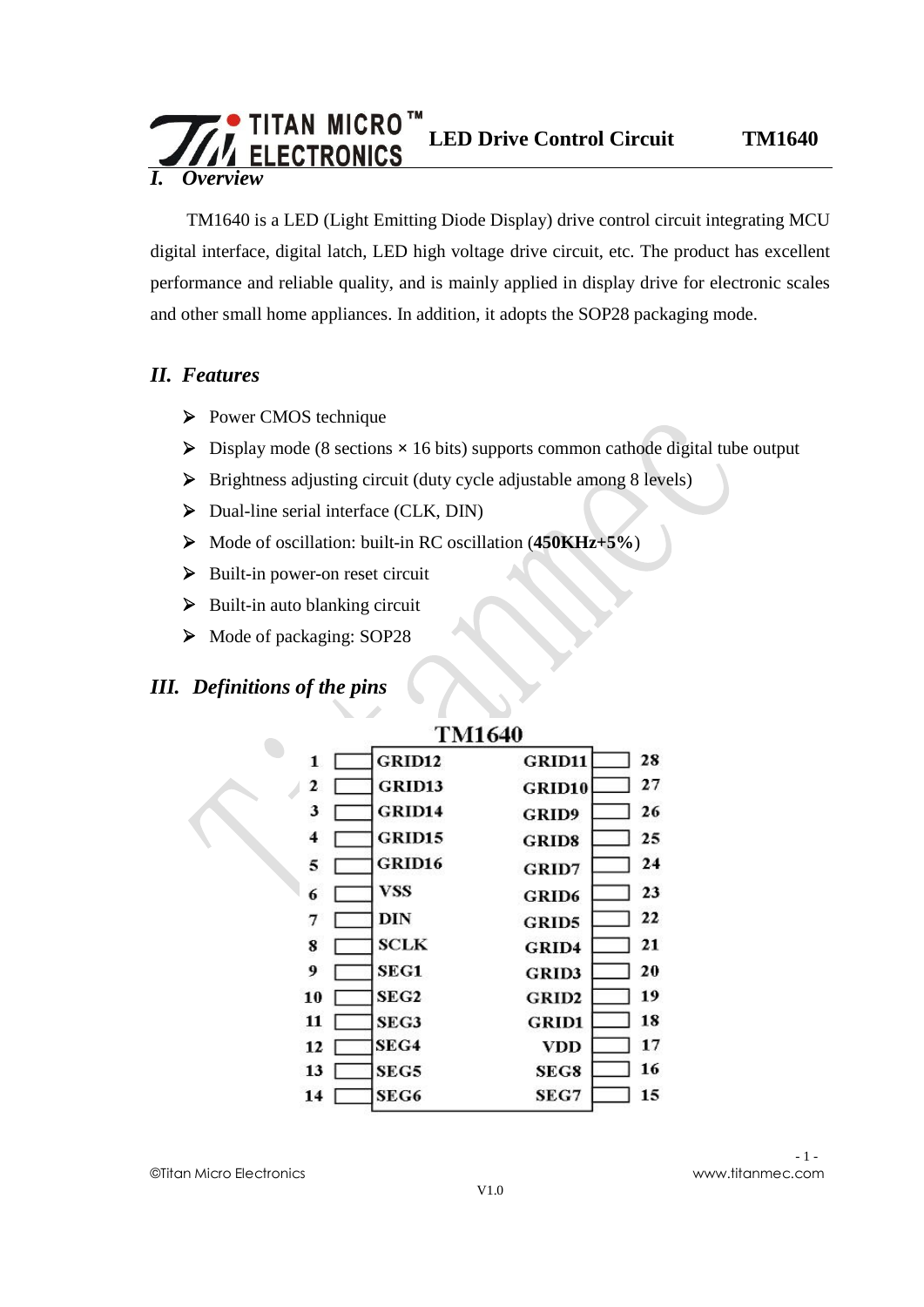# **LED Drive Control Circuit TM1640**

|                                           | $\overline{IV.}$ Functions of the pins |                |                                                                                             |  |  |  |  |  |  |  |  |  |
|-------------------------------------------|----------------------------------------|----------------|---------------------------------------------------------------------------------------------|--|--|--|--|--|--|--|--|--|
| Sign                                      | Name                                   | No.            | Description                                                                                 |  |  |  |  |  |  |  |  |  |
| <b>DIN</b>                                | Data input                             | 7              | Serial data input; input data changed at low level<br>and transferred at high level of SCLK |  |  |  |  |  |  |  |  |  |
| <b>SCLK</b>                               | Clock input                            | 8              | Input data at rising edge                                                                   |  |  |  |  |  |  |  |  |  |
| SG1-SG8                                   | Output<br>(section)                    | $9-16$         | Section output, P tube open drain output                                                    |  |  |  |  |  |  |  |  |  |
| GRID1-GRID11<br>GRID12-GRID16             | Output (bit)                           | 18-28<br>$1-5$ | Bit output, N tube open drain output                                                        |  |  |  |  |  |  |  |  |  |
| Logic power<br><b>VDD</b><br>17<br>supply |                                        | $5V \pm 10\%$  |                                                                                             |  |  |  |  |  |  |  |  |  |
| <b>VSS</b>                                | Logic<br>grounding                     | 6              | Connect to system grounding                                                                 |  |  |  |  |  |  |  |  |  |

### *V. Electrical parameters* **Limit parameters (Ta =**  $25^{\circ}$ **C, Vss = 0 V)**

| Parameters                    | Sign            | Scope                | Unit         |
|-------------------------------|-----------------|----------------------|--------------|
| Logic power voltage           | <b>VDD</b>      | $-0.5$ to $+7.0$     | V            |
| Logic input voltage           | VI1             | $-0.5$ to VDD $+0.5$ | V            |
| LED SEG drive output current  | IO <sub>1</sub> | $-200$               | mA           |
| LED GRID drive output current | IO <sub>2</sub> | $+20$                | mA           |
| Power consumption             | <b>PD</b>       | 400                  | mW           |
| Work temperature              | Topt            | $-40$ to $+85$       | $^{\circ}$ C |
| Storage temperature           | Tstg            | $-65$ to $+150$      | °C           |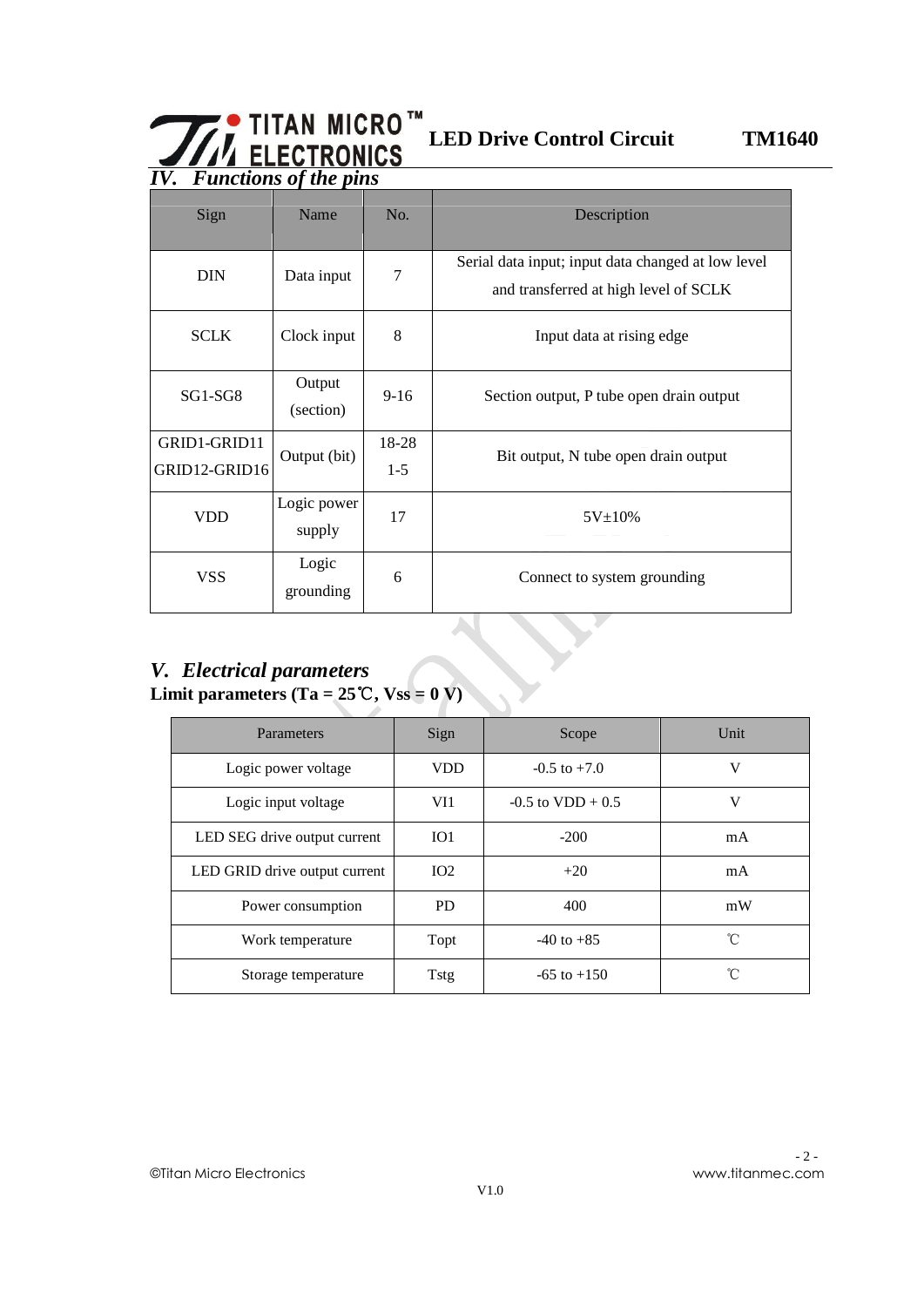# **LED Drive Control Circuit TM1640**

Normal work condition (Ta =  $-40$  to  $+85^{\circ}$ C, Vss = 0 V)

| Parameters               | Sign       | Min.           | Typical | Max.       | Unit | Test<br>condition |
|--------------------------|------------|----------------|---------|------------|------|-------------------|
| Logic power voltage      | <b>VDD</b> |                | 5       |            | V    |                   |
| High level input voltage | <b>VIH</b> | $0.7$ VDD      |         | <b>VDD</b> | V    |                   |
| Low level input voltage  | <b>VIL</b> | $\overline{0}$ |         | $0.3$ VDD  | V    |                   |

#### Electrical characteristics (Ta =  $-40$  to  $+85^{\circ}\text{C}$ , VDD = 4.5 to 5.5 V, Vss = 0 V)

| Parameters                             | Sign         | Min.              | Typical | Max.              | Unit          | <b>Test condition</b>                  |
|----------------------------------------|--------------|-------------------|---------|-------------------|---------------|----------------------------------------|
| High level output                      | $I$ oh $1$   | $-20$             | $-25$   | $-40$             | mA            | GRID1~GRID16,<br>$Vo = vdd-2V$         |
| current                                | Ioh2         | $-20$             | $-30$   | $-50$             | mA            | GRID1~GRID16,<br>$Vo = vdd-3V$         |
| Low level output<br>current            | IOL1         | 80                | 140     |                   | mA            | SEG1~SEG8<br>$V_0 = 0.3V$              |
| Low level output<br>current            | Idout        | $\overline{4}$    |         |                   | mA            | $VO = 0.4V$ , dout                     |
| High level output<br>current allowance | Itolsg       |                   |         | 5                 | $\frac{0}{0}$ | $VO = VDD - 3V$<br>$GRID1 \sim GRID16$ |
| Input value                            | $\mathbf{I}$ |                   |         | $+1$              | μA            | $VI = VDD / VSS$                       |
| High level input<br>voltage            | VIH          | 0.7<br><b>VDD</b> |         |                   | V             | CLK, DIN                               |
| Low level input<br>voltage             | <b>VIL</b>   |                   |         | 0.3<br><b>VDD</b> | V             | CLK, DIN                               |
| Lagging voltage                        | VH           |                   | 0.35    |                   | V             | CLK, DIN                               |
| Dynamic current<br>consumption         | IDDdyn       |                   |         | 5                 | mA            | No load and display off                |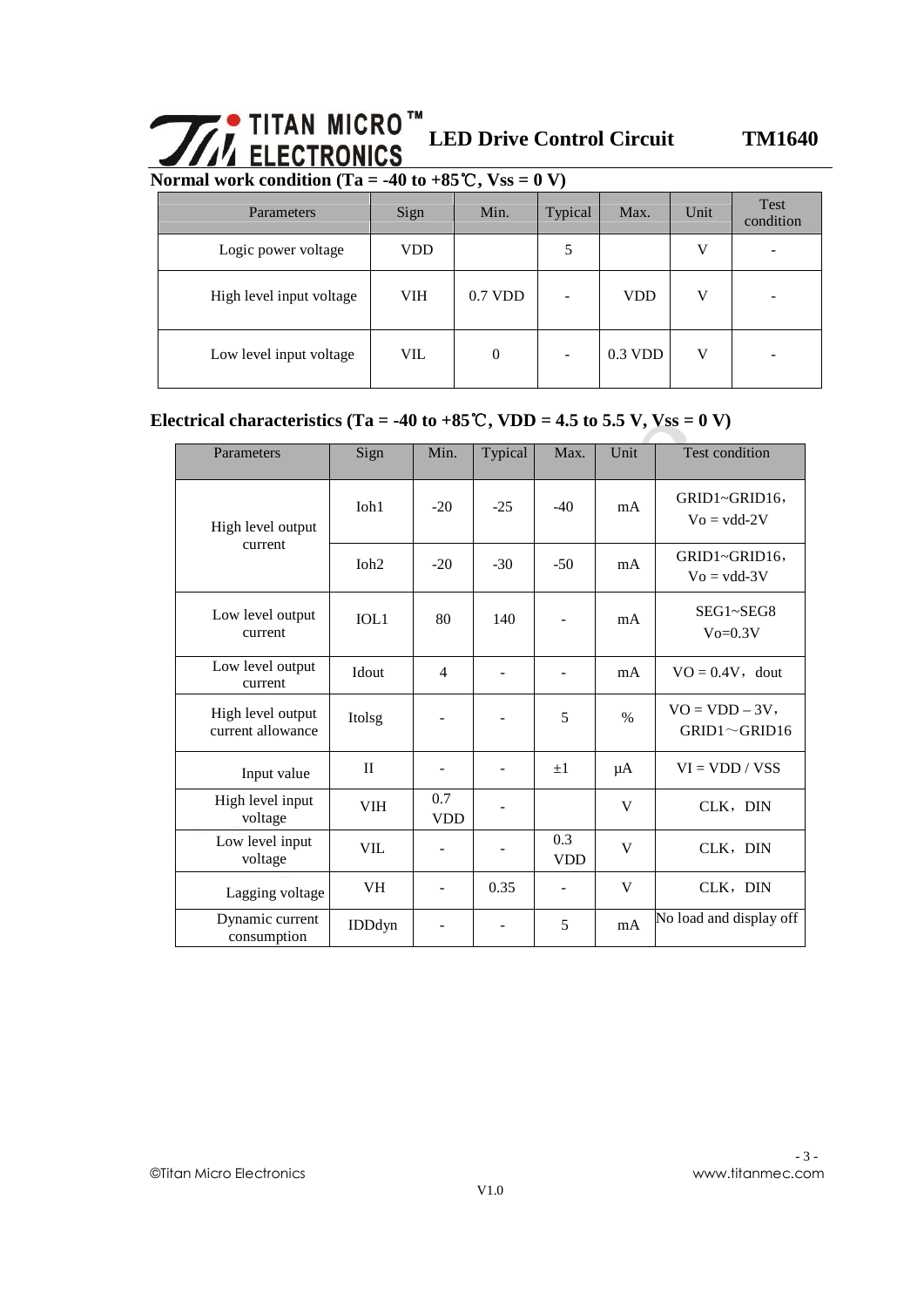# $\begin{array}{ll}\n\begin{array}{ll}\n\bullet \text{ TITAN MICRO} \text{ }\text{ }^{m} \\
\hline\n\text{ } & \text{LED Drive Control Circuit} \\
\hline\n\end{array}\n\end{array}$

**Switching characteristics (Ta = -40 to +85**℃**, VDD = 4.5 to 5.5 V)**

| Parameters                 | Sign              | Min.                     | Typical           | Max.           | Unit       |                | Test condition                              |  |
|----------------------------|-------------------|--------------------------|-------------------|----------------|------------|----------------|---------------------------------------------|--|
| Oscillation<br>frequency   | fosc              | $\overline{\phantom{a}}$ | 450               |                | KHz        |                |                                             |  |
| Transmission time<br>delay | tPLZ              |                          |                   | 300            | ns         |                | $CLK \rightarrow DIO$                       |  |
| Transmission time          | tPZL              |                          |                   | 100            | ns         |                | $CLK \rightarrow DIO$                       |  |
| Rising time                | TTZH <sub>1</sub> |                          |                   | $\mathfrak{D}$ | $\mu$ s    | $CL =$         | $CL = 15pF, RL = 10K$<br>GRID1 to<br>GRID16 |  |
| Rising time                | TTZH <sub>2</sub> |                          |                   | 0.5            | $\mu$ s    | $CL =$         | SEG1 to<br>SEG8                             |  |
| Dropping time              | <b>TTHZ</b>       |                          |                   | 120            | μs         |                | $CL = 300pF$ , Segn,<br>Gridn               |  |
| Max. clock<br>frequency    | Fmax              | 1                        |                   |                | <b>MHz</b> | Duty ratio 50% |                                             |  |
| Input capacitance          | <b>CI</b>         | $\blacksquare$           | $\qquad \qquad -$ | 15             | pF         |                | ۰                                           |  |

#### Time sequence characteristics (Ta =  $-40$  to  $+85^{\circ}$ C, VDD = 4.5 to 5.5 V)

| Parameters              | Sign         | Min. | Typical | Max.                     | Unit | Test condition                            |
|-------------------------|--------------|------|---------|--------------------------|------|-------------------------------------------|
| Clock pulse width       | <b>PWCLK</b> | 400  |         | $\overline{a}$           | ns   |                                           |
| Strobe pulse width      | <b>PWSTB</b> | 1    |         | ۰                        | μs   |                                           |
| Data setup time         | tSETUP       | 100  |         | ۰                        | ns   |                                           |
| Data hold time<br>tHOLD |              | 100  |         |                          | ns   |                                           |
| Waiting time            | tWAIT        | 1    |         | $\overline{\phantom{0}}$ | μs   | $CLK \uparrow \rightarrow CLK \downarrow$ |

#### *VI. Description the interfaces*

Data in microprocessor communicate with TM1640 through the bus interface. During data input, if CLK is at high level, the signal on DIN shall remain unchanged; it can only be changed if the clock signal on CLK is at low level. Low level of data inputs are always transmitted before high level. The starting condition of data input is: when CLK is high, the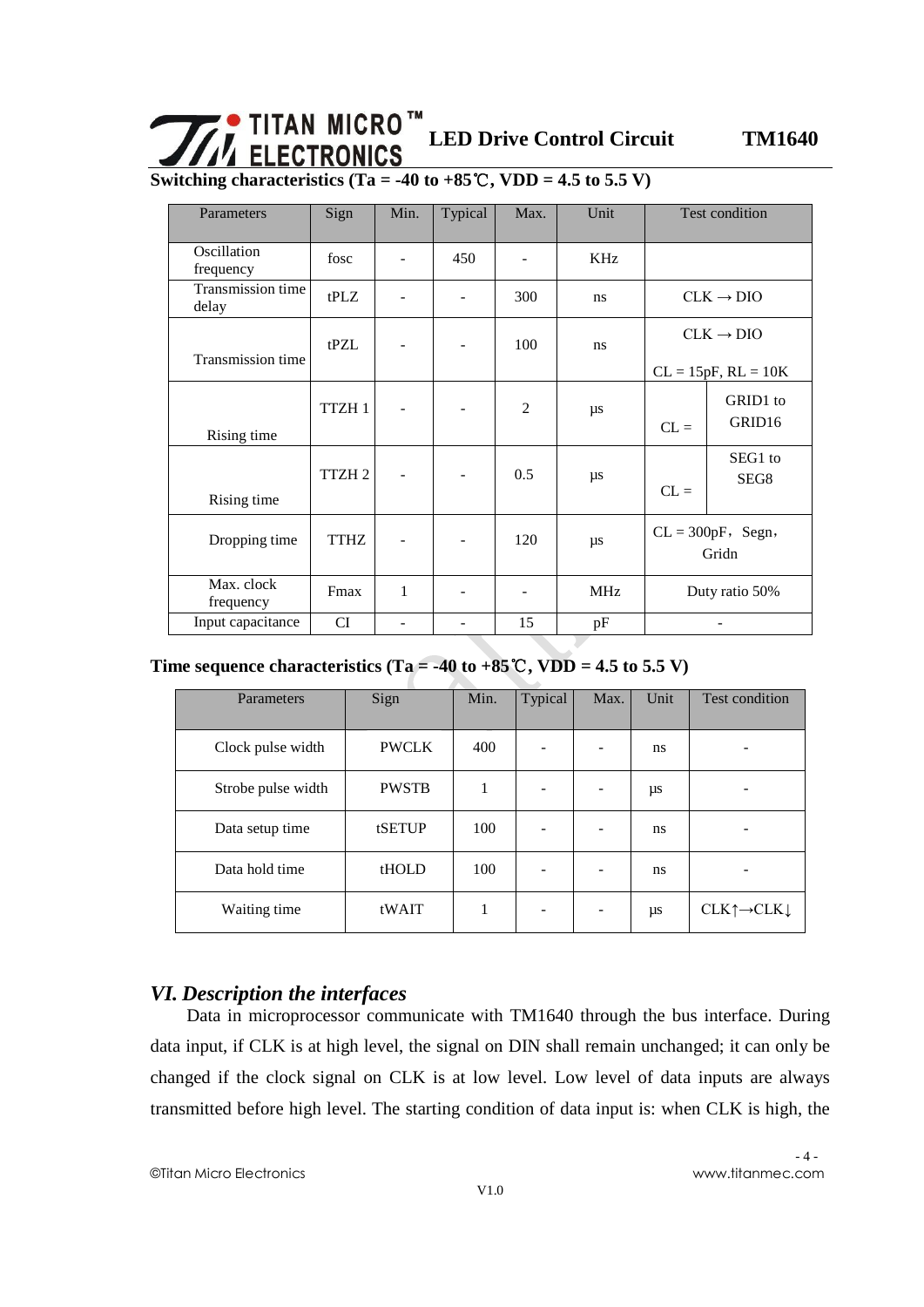## TITAN MICRO™ **LED Drive Control Circuit TM1640**

DIN becomes low from high; the ending condition is: when CLK is high, the DIN becomes high from low.

Transmission process of command data is shown in the following figure:



Data1-N: transmit display data Command3: control display

#### *VII. Data command*

Commands are used to set display mode and status of LED driver.

When START command becomes valid, the first byte input by DIN is taken as the first command. Through decoding, the highest B7 and B6 bits are adopted to distinguish different commands.

©Titan Micro Electronics www.titanmec.com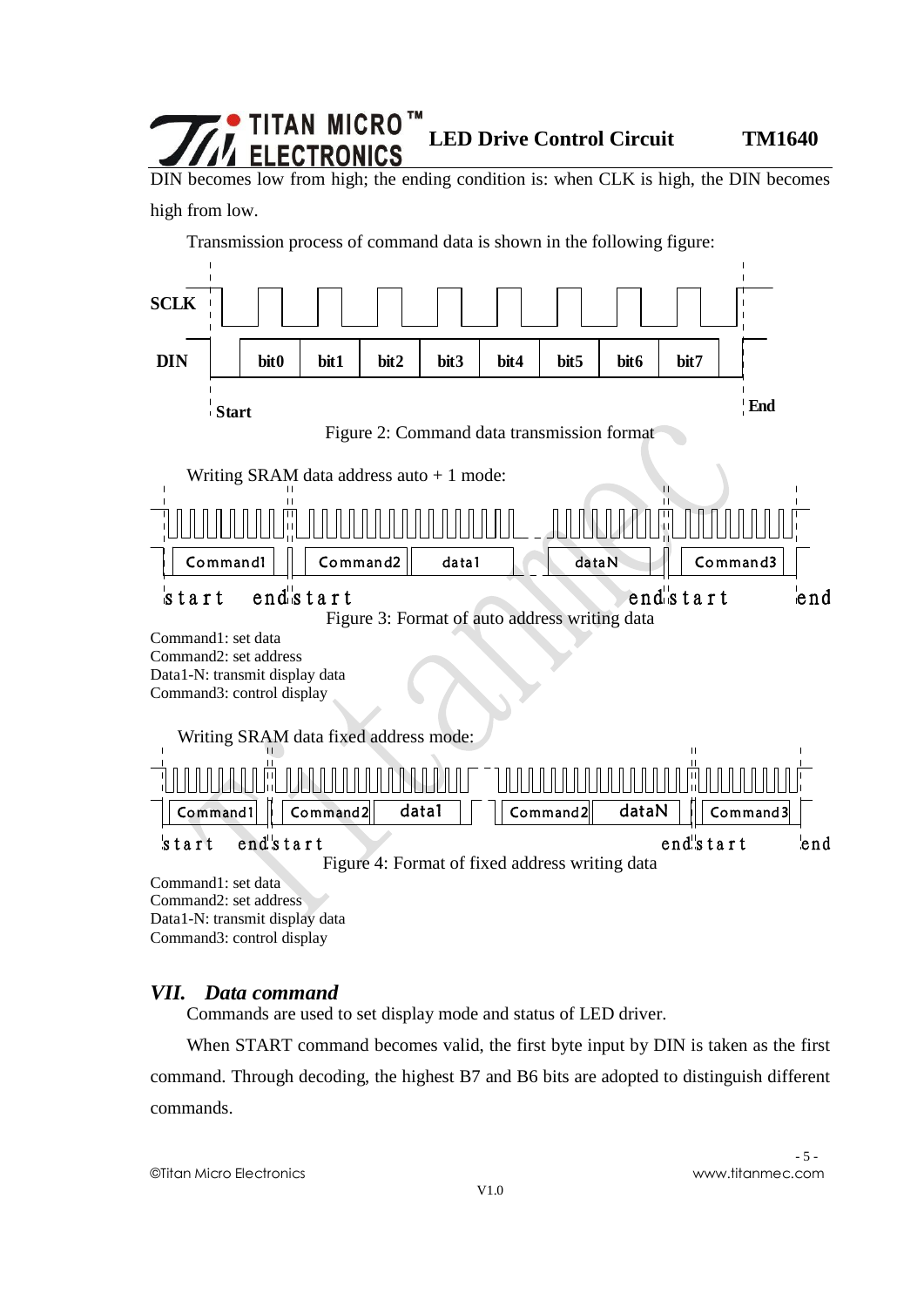# $\begin{array}{ll}\n\mathbf{W}^{\bullet} & \text{TITAN} & \text{MICRO}^{\mathsf{TM}} \\
\text{NLECTRONICS} & \text{LED Drive Control Circuit} \\
\end{array}$

|  | Command                         |  |  |  |
|--|---------------------------------|--|--|--|
|  | Data command setting            |  |  |  |
|  | Display control command setting |  |  |  |
|  | Address command setting         |  |  |  |

Table 7: Command setting classification

If END becomes valid during transmission of command or data, the serial communication will be initialized and the commands or data under transmission will become invalid (those completed transmission will remain valid).

#### **Data command setting:**

| B7 | <b>B6</b> | B5. | B4                      | B <sub>3</sub> | B <sub>2</sub> | B <sub>1</sub> | B <sub>0</sub>                        | Description                    |  |
|----|-----------|-----|-------------------------|----------------|----------------|----------------|---------------------------------------|--------------------------------|--|
|    |           |     |                         |                |                |                |                                       | Address auto $+1$              |  |
|    |           |     | Fill in 0 for           |                |                |                | <b>Fixed address</b><br>Fill in 0 for |                                |  |
|    |           |     | items not<br>applicable |                |                | items not      | applicable                            | Normal mode                    |  |
|    |           |     |                         |                |                |                |                                       | Testing mode<br>(internal use) |  |

#### **Address command setting:**

| B7           | B <sub>6</sub> | B <sub>5</sub> | <b>B4</b> | B <sub>3</sub>   | B2               | B <sub>1</sub>   | B <sub>0</sub>   | Display address |
|--------------|----------------|----------------|-----------|------------------|------------------|------------------|------------------|-----------------|
| 1            | $\mathbf{1}$   |                |           | $\overline{0}$   | $\overline{0}$   | $\boldsymbol{0}$ | $\boldsymbol{0}$ | 00H             |
| 1            | $\mathbf{1}$   |                |           | $\overline{0}$   | $\overline{0}$   | $\boldsymbol{0}$ | $\mathbf{1}$     | 01H             |
| $\ddagger$   | 1              |                |           | $\boldsymbol{0}$ | $\Omega$         | 1                | $\mathbf{0}$     | 02H             |
| 1            | $\mathbf{1}$   |                |           | $\overline{0}$   | $\boldsymbol{0}$ | $\mathbf{1}$     | $\mathbf{1}$     | 03H             |
| 1            | $\mathbf{1}$   |                |           | $\boldsymbol{0}$ | 1                | $\boldsymbol{0}$ | $\overline{0}$   | 04H             |
| 1            | $\mathbf{1}$   |                |           | $\boldsymbol{0}$ | $\mathbf{1}$     | $\boldsymbol{0}$ | $\mathbf{1}$     | 05H             |
| 1            | $\mathbf{1}$   | Fill in 0      |           | $\overline{0}$   | 1                | $\mathbf{1}$     | $\boldsymbol{0}$ | 06H             |
| $\mathbf{1}$ | 1              | for items      |           | $\theta$         | 1                | 1                | 1                | 07H             |
| $\mathbf{1}$ | $\mathbf{1}$   | not            |           | 1                | $\mathbf{0}$     | $\theta$         | $\mathbf{0}$     | 08H             |
| 1            | 1              | applicable     |           | 1                | $\boldsymbol{0}$ | $\boldsymbol{0}$ | $\mathbf{1}$     | 09H             |
| 1            | 1              |                |           | 1                | $\boldsymbol{0}$ | $\mathbf{1}$     | $\boldsymbol{0}$ | 0AH             |
| 1            | 1              |                |           | 1                | $\Omega$         | 1                | 1                | 0BH             |
| 1            | 1              |                |           | 1                | 1                | $\overline{0}$   | $\boldsymbol{0}$ | 0CH             |
| 1            | 1              |                |           | 1                | 1                | $\boldsymbol{0}$ | $\mathbf{1}$     | 0DH             |
| 1            | $\mathbf{1}$   |                |           | 1                | $\mathbf{1}$     | $\mathbf{1}$     | $\boldsymbol{0}$ | 0EH             |
| 1            | $\mathbf{1}$   |                |           | 1                | 1                | $\mathbf{1}$     | 1                | 0FH             |

Table 8: Display address command setting

When power-on, the default address is set as 00H.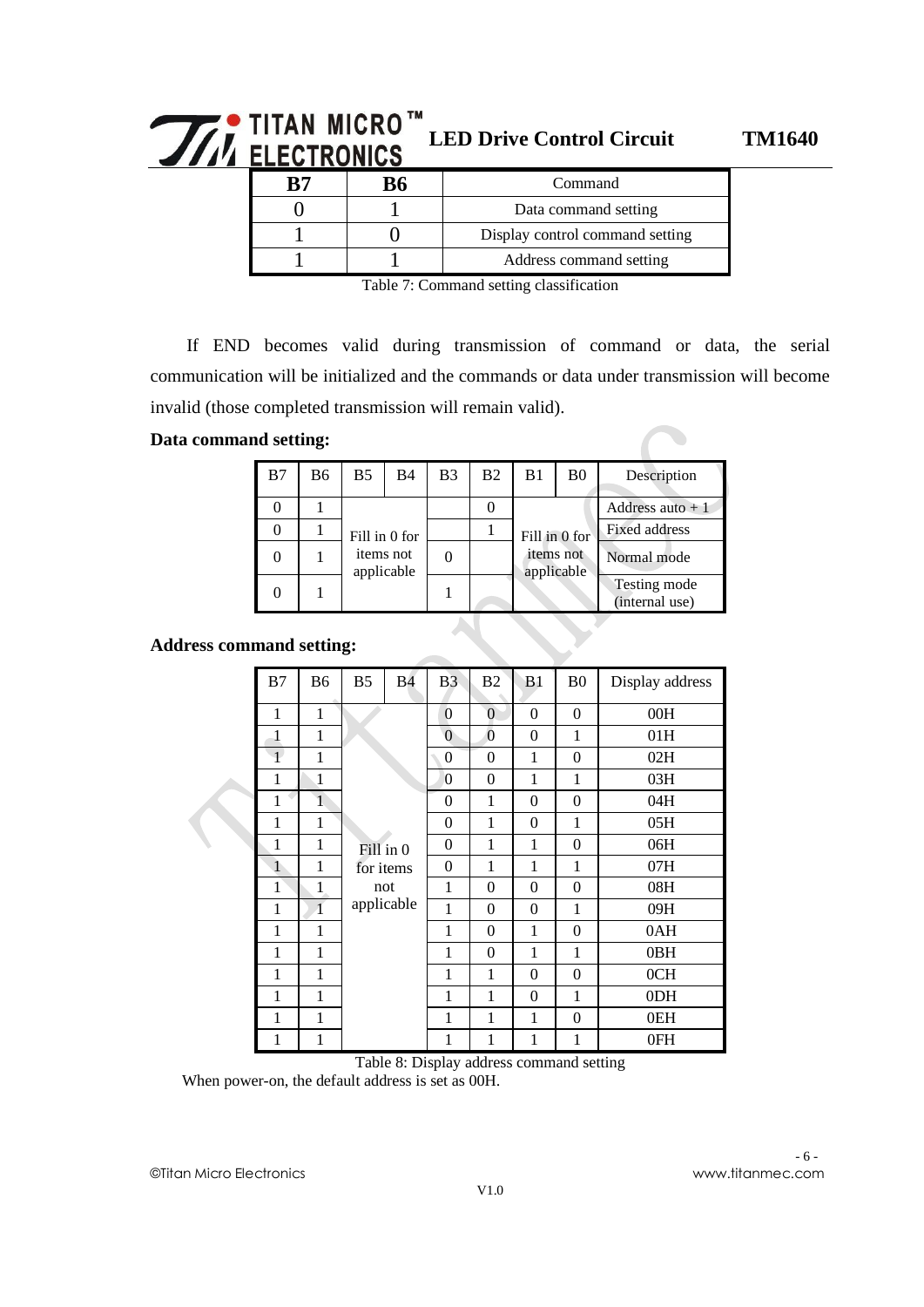# **LED Drive Control Circuit TM1640**

The relationships between display data, chip pins and display addresses are shown in the following table:

| SEG <sub>8</sub> | SEG7                       | SEG <sub>6</sub>  | SEG <sub>5</sub>           | SEG4           | SEG <sub>3</sub> | SEG <sub>2</sub> | SEG1           |                    |  |  |  |  |
|------------------|----------------------------|-------------------|----------------------------|----------------|------------------|------------------|----------------|--------------------|--|--|--|--|
| B7               | B <sub>6</sub>             | <b>B5</b>         | B <sub>4</sub>             | B <sub>3</sub> | B <sub>2</sub>   | B <sub>1</sub>   | B <sub>0</sub> |                    |  |  |  |  |
|                  |                            | GRID1             |                            |                |                  |                  |                |                    |  |  |  |  |
|                  | GRID <sub>2</sub>          |                   |                            |                |                  |                  |                |                    |  |  |  |  |
|                  |                            |                   | Display memory address 02H |                |                  |                  |                | GRID3              |  |  |  |  |
|                  | Display memory address 03H |                   |                            |                |                  |                  |                |                    |  |  |  |  |
|                  | GRID <sub>5</sub>          |                   |                            |                |                  |                  |                |                    |  |  |  |  |
|                  |                            | GRID <sub>6</sub> |                            |                |                  |                  |                |                    |  |  |  |  |
|                  |                            |                   | Display memory address 06H |                |                  |                  |                | GRID7              |  |  |  |  |
|                  |                            |                   | Display memory address 07H |                |                  |                  |                | GRID <sub>8</sub>  |  |  |  |  |
|                  |                            |                   | Display memory address 08H |                |                  |                  |                | GRID9              |  |  |  |  |
|                  |                            |                   | Display memory address 09H |                |                  |                  |                | GRID <sub>10</sub> |  |  |  |  |
|                  |                            |                   | Display memory address 0AH |                |                  |                  |                | GRID11             |  |  |  |  |
|                  |                            |                   | Display memory address 0BH |                |                  |                  |                | GRID12             |  |  |  |  |
|                  |                            |                   | Display memory address 0CH |                |                  |                  |                | GRID13             |  |  |  |  |
|                  |                            |                   | Display memory address ODH |                |                  |                  |                | GRID14             |  |  |  |  |
|                  |                            |                   | Display memory address 0EH |                |                  |                  |                | GRID15             |  |  |  |  |
|                  |                            |                   | Display memory address 0FH |                |                  |                  |                | GRID16             |  |  |  |  |

Table 9: Relationship between display data, addresses and chip pins

### **Display control:**

| <b>MSB</b> |                |                |               |              |                |          | <b>LSB</b>     |                 |                          |
|------------|----------------|----------------|---------------|--------------|----------------|----------|----------------|-----------------|--------------------------|
| B7         | <b>B6</b>      | B <sub>5</sub> | <b>B4</b>     | B3           | B <sub>2</sub> | B1       | B <sub>0</sub> | <b>Function</b> | Description              |
|            | $\theta$       |                |               | 1            | $\theta$       | $\Omega$ | $\Omega$       |                 | Set pulse width to 1/16  |
|            | $\theta$       |                |               |              | $\theta$       | $\Omega$ |                |                 | Set pulse width to 2/16  |
|            | $\overline{0}$ |                |               | $\mathbf{1}$ | $\Omega$       | 1        | $\Omega$       | Extinction      | Set pulse width to 4/16  |
|            | $\theta$       |                |               |              | $\Omega$       |          |                | Number setting  | Set pulse width to 10/16 |
|            | $\theta$       |                | Fill in 0 for |              |                | $\Omega$ | $\Omega$       | (brightness)    | Set pulse width to 11/16 |
|            | $\theta$       | items not      | applicable    |              |                | $\Omega$ |                | setting)        | Set pulse width to 12/16 |
|            | $\Omega$       |                |               |              |                | 1        | $\Omega$       |                 | Set pulse width to 13/16 |
|            | $\Omega$       |                |               |              |                |          |                |                 | Set pulse width to 14/16 |
|            | $\Omega$       |                |               | $\Omega$     | X              | X        | X              | Display switch  | Display off              |
|            | $\Omega$       |                |               |              | X              | X        | X              | setting         | Display on               |

Table 10: Display mode control command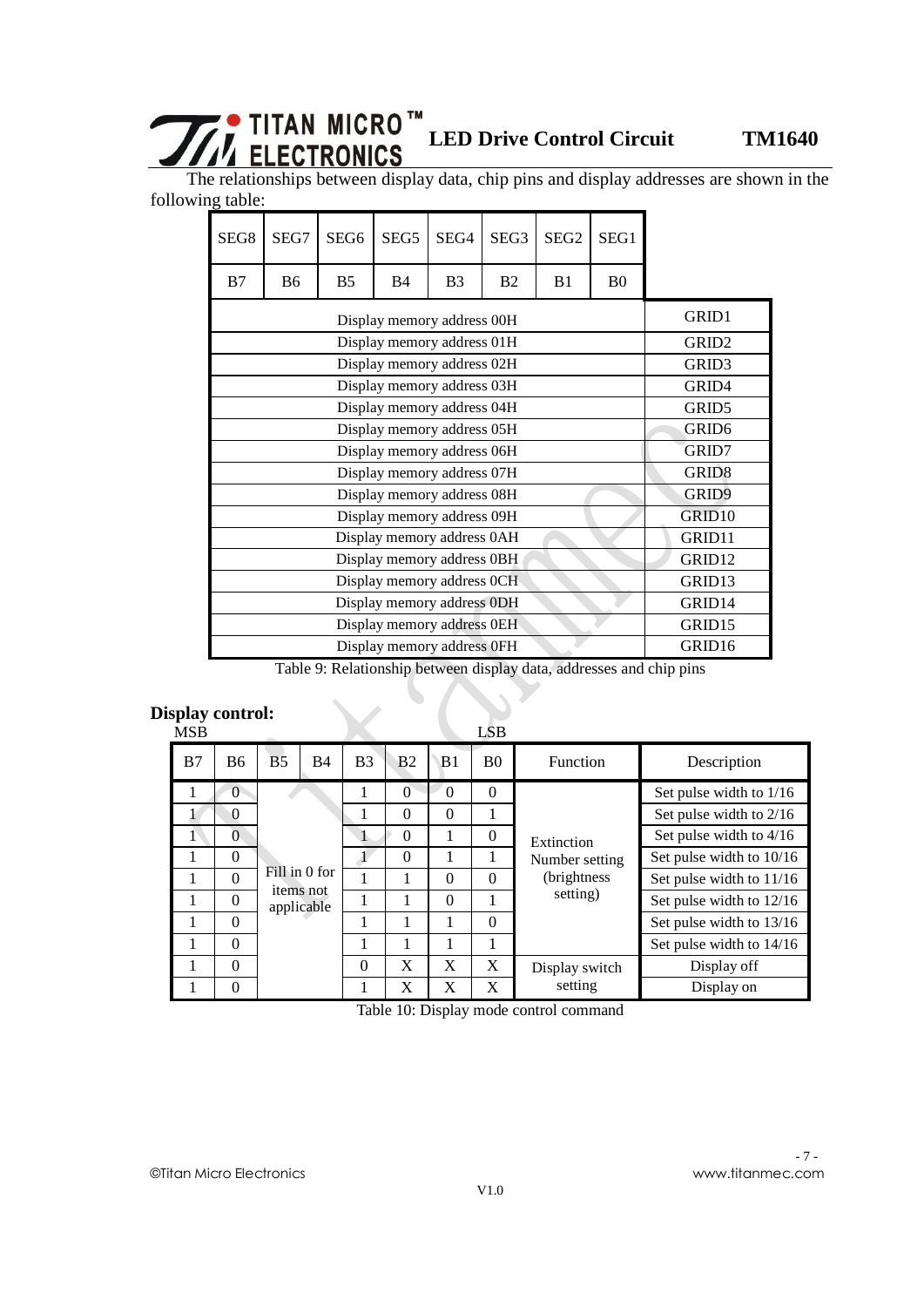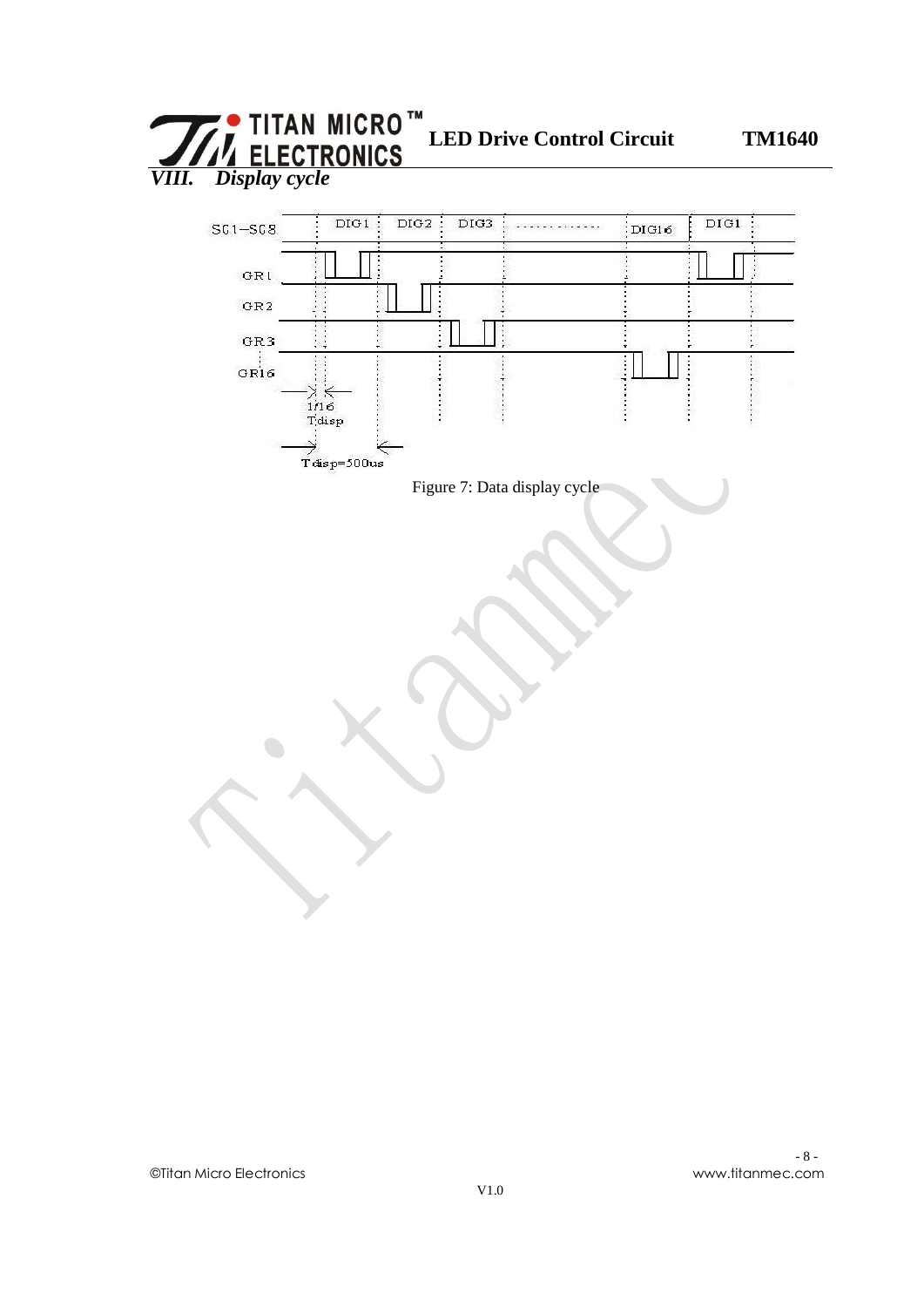